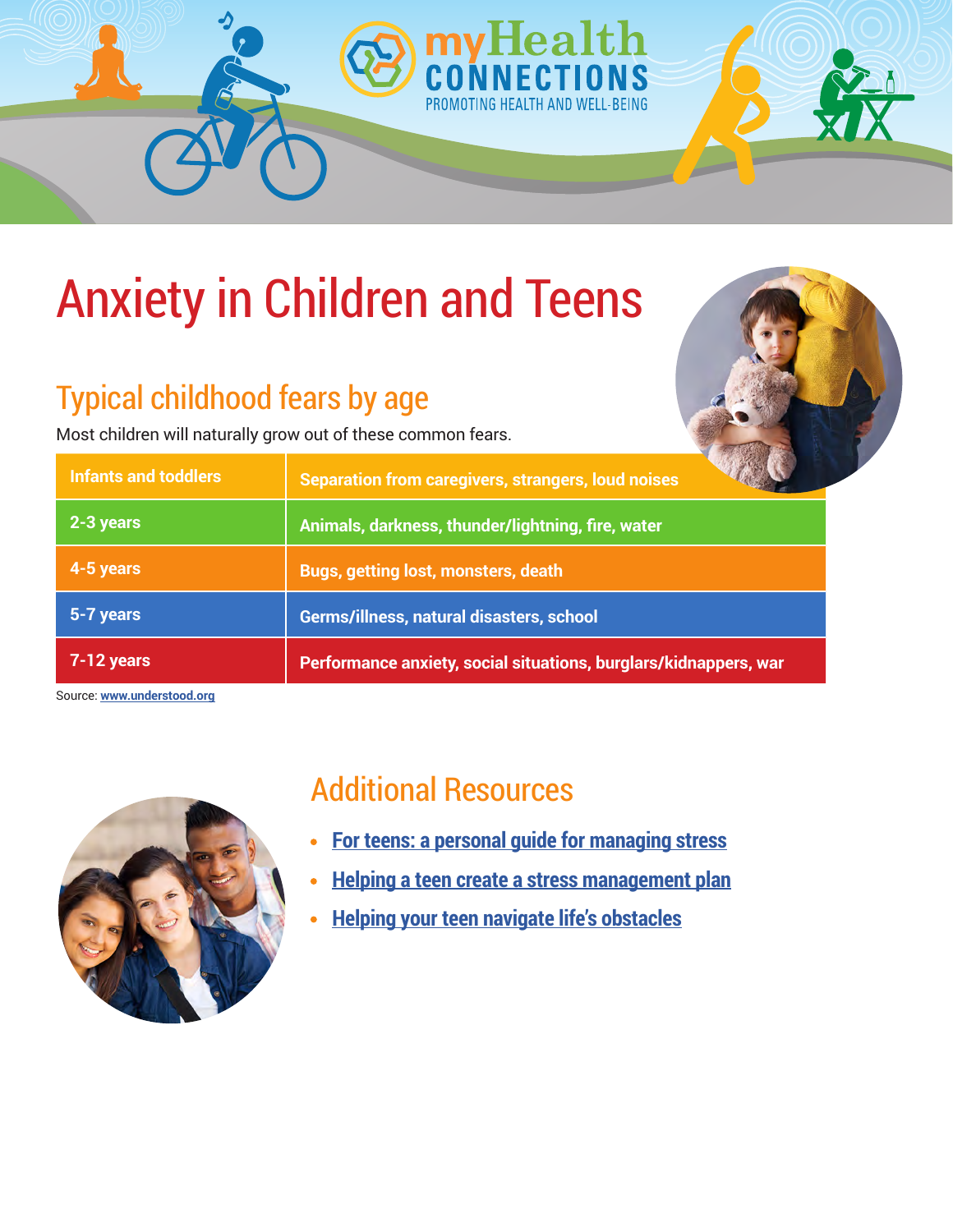# Hidden Signs of Teen Anxiety

### **1. Emotional changes**

- Feeling "keyed up" or jumpy
- Feeling on edge
- Irritability
- Difficulty concentrating
- Restlessness
- Unexplained outbursts

#### **2. Social changes**

- Avoiding social interactions with usual friends
- Avoiding extracurricular activities
- Isolating from peer group
- Spending increased time alone

#### **3. Physical changes**

- Frequent headaches, including migraines
- Gastrointestinal problems
- Unexplained aches and pains
- Excessive fatigue
- Complaints of not feeling well with no obvious medical cause
- Changes in eating habits

#### **4. Sleep disturbances**

- Difficulty falling asleep and/or staying asleep
- Frequent nightmares
- Not feeling refreshed after sleep



#### **5. Poor school performance**

- Significant jump in grades (usually downward)
- Frequently missed assignments
- Describes feeling overwhelmed by workload
- Procrastinates or has difficulty concentrating on homework assignments more than usual

#### **6. Symptoms of panic attacks**

- Rapid heartbeat
- Sweating and trembling
- Dizziness
- Upset stomach
- Difficulty breathing
- Chest pain
- Feeling like they're dying
- Feeling like they're "going crazy"
- Numbness or tingling in arms and legs
- Having "out of body" thoughts or feelings